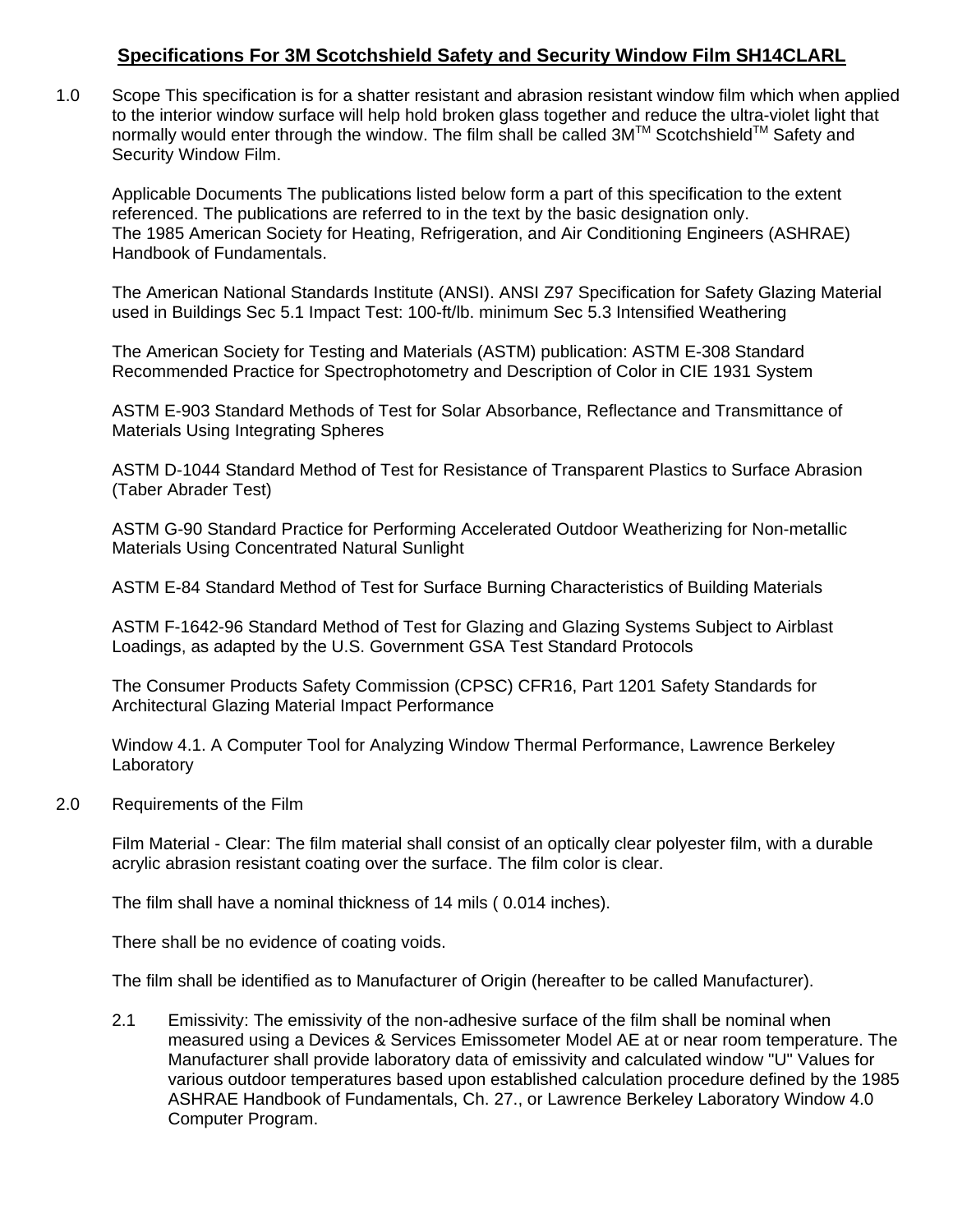- 2.2 U Value: The U Value of the film applied to 1/4" (6mm) clear glass shall be measured in accordance with test procedures described in 3.2 for Emissivity.
- 2.3 Transmission Visible: When applied to 1/4" (6mm) clear glass, the luminous transmittance shall be nominal when measured with an integrating sphere spectrophotometer as referenced by ASTM E-903 and calculated per ASTM E-308 using Standard Source "C" for average daylight.
- 2.4 Reflection Visible: When applied to 1/4" (6mm) clear glass, the total luminous reflection from the glass surface shall be nominal when measured with an integrating sphere spectrophotometer as referenced by ASTM E-903 and calculated per ASTM E-308 using Standard CIE Source "C" for average daylight.
- 2.5 Transmission Ultraviolet Light: When applied to 1/4" (6mm) clear glass, the total transmission of solar ultraviolet radiation of air mass = 2 over the spectral range of 3000 to 3800 angstroms shall not exceed when measured with an integrating sphere spectrophotometer as referenced by ASTM E-903.
- 2.6 Shading Coefficient: When applied to 1/4" (6mm) clear glass, the shading coefficient and energy transmittance and reflection are measured per ASTM E-903 and the shading coefficient is computed in accordance with the established procedures defined by The ASHRAE Handbook of Fundamentals.
- 2.7 Adhesive System: The film shall be supplied with a high mass pressure sensitive weatherable acrylate adhesive applied uniformly over the surface opposite the abrasion resistant coated surface. The adhesive shall be essentially optically flat and shall meet the following criteria: a. Viewing the film from a distance of ten feet at angles up to 45 degrees from either side of the glass, the film itself shall not appear distorted. b. It shall not be necessary to seal around the edges of the applied film system with a lacquer or other substance in order to prevent moisture or free water from penetrating under the film system.
- 2.8. Flammability: The Manufacturer shall provide independent test data showing that the window film shall meet the requirements of a Class A Interior Finish for Building Materials for both Flame Spread Index and Smoked Development Values per ASTM E-84.
- 2.9. Abrasion Resistance: The Manufacturer shall provide independent test data showing that the film shall have a surface coating that is resistant to abrasion such that, less than 5% increase of transmitted light haze will result in accordance with ASTM D-1044 using 100 cycles, 500 grams weight, and the CS10F Calbrase Wheel.
- 2.10. Safety Glazing: The film, when applied to either side of the window glass, shall pass a 400 ft/lb. impact when tested according to CPSC CFR16, Part 1201 and shall pass the accelerated weathering test requirements for both tensile strength and peel strength.
- 211. Large Scale Explosive Blast Testing: The film, when applied to  $\frac{1}{4}$ -inch (6 mm) glass shall meet a minimum performance level of 3 when open-air blast tested to a minimum of 4.0 PSI with 25/msp peak-over pressure and tested according to GSA Test Standard Protocols. This is an adaptation of ASTM F1642-96.
- 2.12. Tensile Strength: The film shall have an average tensile strength of 25,000 PSI when tested in accordance with ASTM D882-95a.
- 2.13 Elongation: The film shall have an average elongation of 130% when tested in accordance with ASTM D-2582-95a.
- 2.14. Break Strength (1 inch per width): The film shall have average break strength of 25 lbs. per mil of film thickness.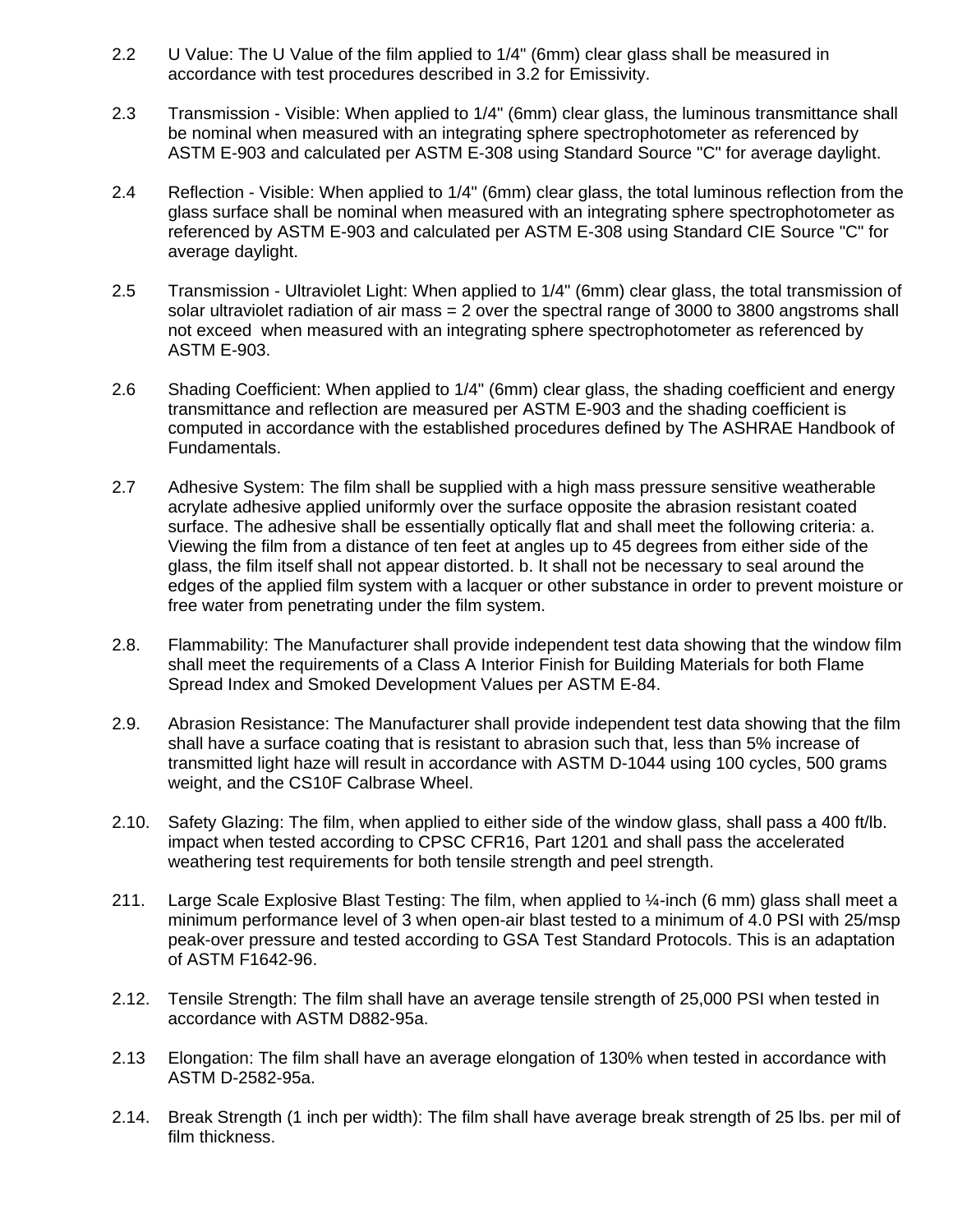- 3.0 Requirements of the Authorized Dealer/Applicator (ADA)
	- 3.1 The ADA shall provide documentation that the ADA is certified by the Manufacturer of the window film to install said window film as per the Manufacturer's specifications and in accordance with specific requests as to be determined and agreed to by the customer.
	- 3.2 Authorization of dealership may be verified through the company's 3M ID Number.
	- 3.3 The ADA will provide a commercial building reference list of ten (10) properties where the ADA has installed window film. This list will include the following information: \* Name of building \* The name and telephone number of a management contact \* Type of glass \* Type of film \* Amount of film installed \* Date of completion
	- 3.4 Upon request, the ADA will provide a Glass Stress Analysis of the existing glass and proposed glass/film combination as recommended by the film Manufacturer.
- 4.0 Requirements of the Manufacturer
	- 4.1 The Manufacturer will insure proper quality control during production, shipping and inventory, clearly identify and label each film core with the product designation and run number.
	- 4.2 Materials shall be manufactured by: 3M Company
	- 4.3 Materials shall be distributed by: Energy Products Distribution, 9223 Harford Rd, Baltimore, MD 21234, 1-800-537-3911, [www.epdwindowfilm.com,](http://www.epdwindowfilm.com/) [info@epdwindowfilm.com](mailto:info@epdwindowfilm.com)
	- 4.4 Point of Contact: Manny Hondroulis, 1-800-537-3911, mhondroulis@epdwindowfilm.com
- 5.0 Application
	- 5.1 Examination: Examine glass surfaces to receive new film and verify that they are free from defects and imperfections, which will affect the final appearance. Correct all such deficiencies before starting film application.
	- 5.2 Preparation:
		- a The window and window framing will be cleaned thoroughly with a neutral cleaning solution. The inside surface of the window glass shall be bladed with industrial razors to insure the removal of any foreign contaminants.
		- b Toweling or other absorbent material shall be placed on the window sill or sash to absorb moisture accumulation generated by the film application.
	- 5.3 Installation: The film shall be applied as to the specifications of the Manufacturer by an ADA. Materials will be delivered to the job site with the manufacturer's labels intact and legible.
		- b. To minimize waste, the film will be cut to specification utilizing a vertical dispenser designed for that purpose. Film edges shall be cut neatly and square at a uniform distance of 1/8" (3 mm) to 1/16" (1.6 mm) of the window-sealing device.
		- c. Clear, clean water will be used to remove the water soluble overcoat that protects the pressure sensitive adhesive. Water and film slip solution only will be used on the window glass to facilitate the proper positioning of the film.
		- d. To insure efficient removal of excess water from the underside of the film and to maximize bonding of the pressure sensitive adhesive, polyplastic bladed squeegees will be utilized.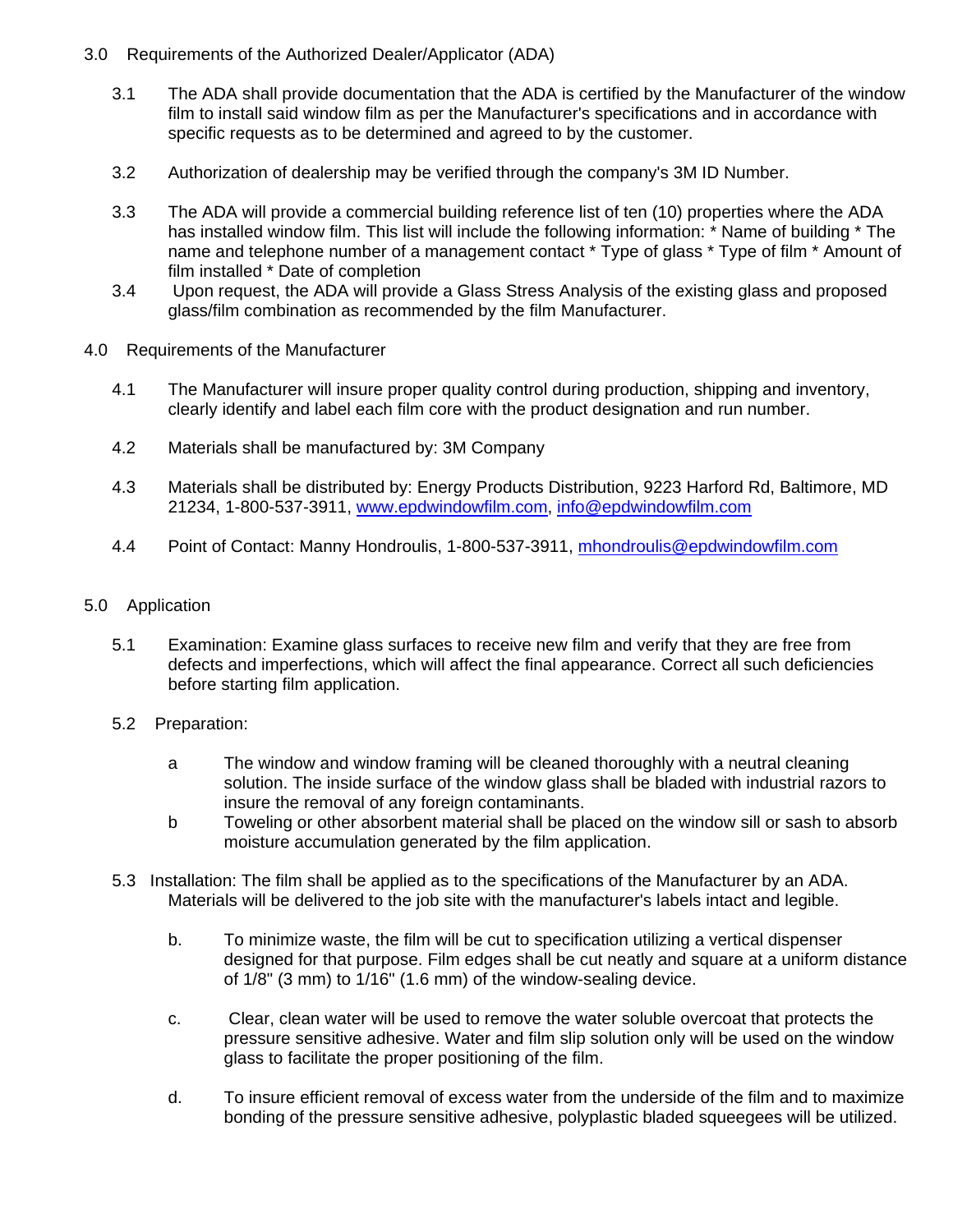- e. Upon completion, the film shall have a dimpled appearance from residual moisture. Said moisture shall, under reasonable weather conditions, dry flat with no moisture dimples within a period of 30 calendar days when viewed under normal viewing conditions.
- f. After installation, any left over material will be removed and the work area will be returned to original condition. Use all necessary means to protect the film before, during and after the installation.

### 6.0 Cleaning

6.1 The film may be washed using common window cleaning solutions, including ammonia solutions, 30 days after application. Abrasive type cleaning agents and bristle brushes, which could scratch the film, must not be used. Synthetic sponges or soft cloths are recommended.

### 7.0 Warranty

7.1 In that the film will maintain solar reflective properties without cracking, crazing, delaminating, peeling, or discoloration. In the event that the product is found to be defective under warranty, the film manufacturer (3M) will replace such quantity of the film proved to be defective. The application shall be warranted by the film manufacturer (3M) for a period of ten (10) years additionally provide the removal and reapplication labor free of charge.

# **3MTM ScotchshieldTM Safety and Security Window Film**

## **SH14CLARL**

- 1 Thickness:
	- Base film (mils) 14.0 (inches) 0.014 Applied product 14.8
- 2 Emissivity 0.89
- 3 U Value 1.04
- 4 Transmission
	- Visible 82%
	- Solar 74%
- 5 Reflection
	- Visible 10% - Solar 12%
- 6 Transmission Ultraviolet <2%
- 7 Shading Coefficient 0.89
- 8. Tear resistance N/A